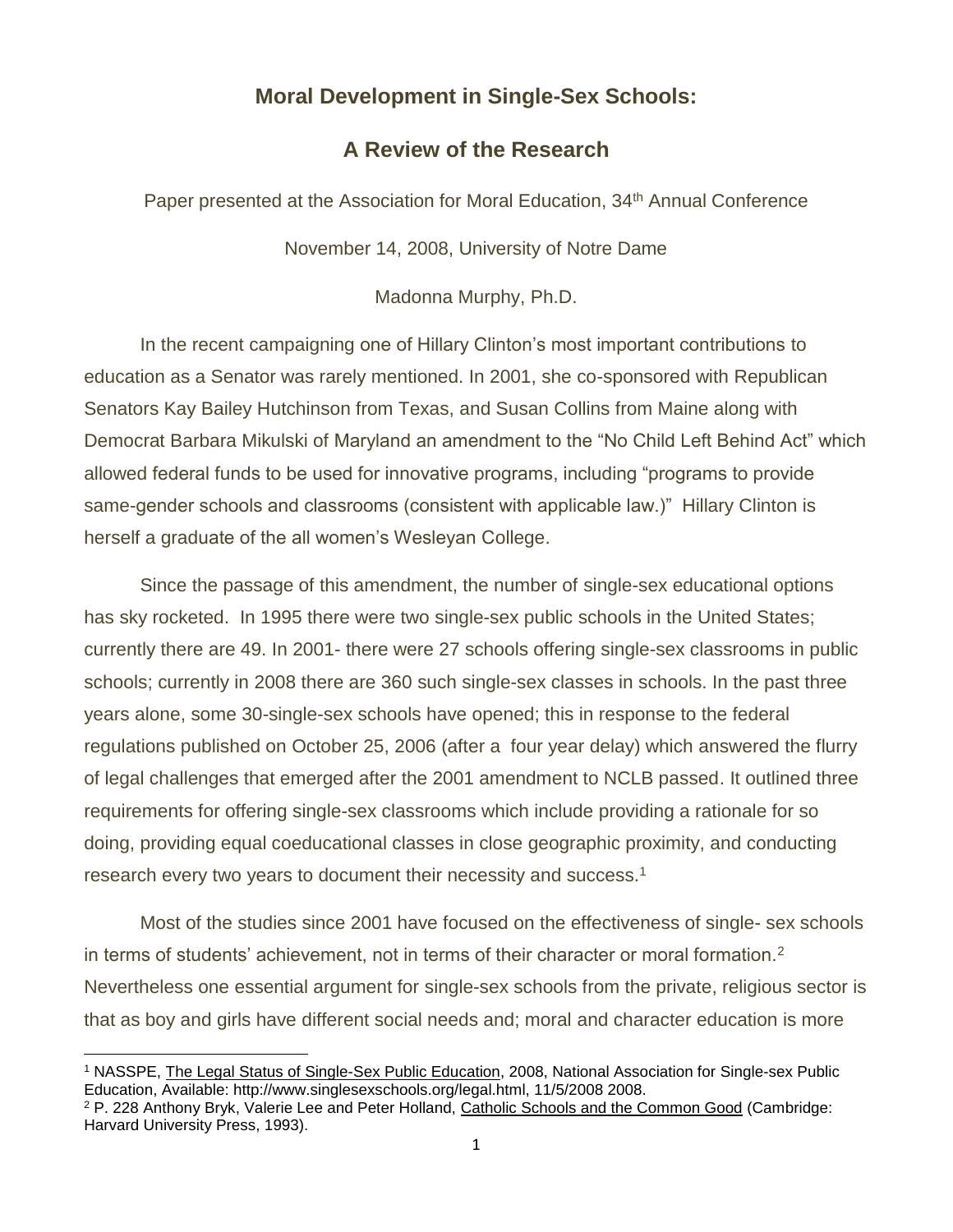effective in a single-sex-environment. When schooling began in the United States, students were segregated by sex in both public and private schools. The shift to coeducation by U.S. public schools occurred with relatively little controversy, largely driven by efficiency concerns of local school boards rather than by any deliberate educational philosophy. Private Catholic schools remained single-sex committed to the premise that this was better for the moral development of the child and especially the adolescent. Prior to 1980, very little research on the operation of Catholic high schools had been done for although many studies on schools were conducted; the Catholic school was seldom included in the sample or in the investigations. The Catholic schools did no basic research on their purported expertise at promoting moral development through their single-sex schools. Research in this area was mostly conducted by the British single-sex schools and other European countries.<sup>3</sup> The 1960s and 1970s witnessed a rapid movement away from single-sex schooling in both private secondary and higher education as the demand for single-sex education began to decline because single-sex schools were viewed as a barrier to successful adolescent socialization; institutions either closed or converted to coeducation in order to stabilize enrollments. This came at a time when research on single– sex postsecondary institutions was just beginning to document positive effects, especially for women."<sup>4</sup>

The new commitment to single-sex schooling lies primarily in the research done by Dr. Leonard Sax documented in his classic book, *Why Gender Matters: What Parents and Teachers Need to Know about the Emerging Science of Sex Differences* (2004). He maintains that as boys and girls are biologically different, they learn differently and need significantly different teaching methods in order to learn effectively; therefore they need single-sex classes if they are to learn effectively. Sax points out that sex is a dichotomous biological variable in that humans are either female or male but gender is a continuous variable that is socially constructed. Boys and girls are searching to understand who they are. The psychosexual

 $\overline{\phantom{a}}$ 

<sup>3</sup>Baker, David, Cornelius Riordan and Mary Ellen Schaub. "The Effects of Sex-Grouped Schooling on Achievement: The Role of National Context. *Comparative Education Review*, 39(4), 468-482, 1999, Harker, R. "Achievement, gender and the single-sex/coed debate." *British Journal of Sociology of Education*, 21(2), 203-218, 2000.

Spielhofer, Thomas, Tom Benton & Sandi Schagen, "A study of the effects of school size and single-sex education in English Schools" Research Papers in Education, Vol 19, N. 2, June 2004

Thomas, Terri and Charles Ungerleider. Single Sex Schooling Final Report Canadian Centre for Knowledge Mobilisation, 2004.

<sup>4</sup> P. 227, ;Bryk, Lee and Holland, Catholic Schools and the Common Good.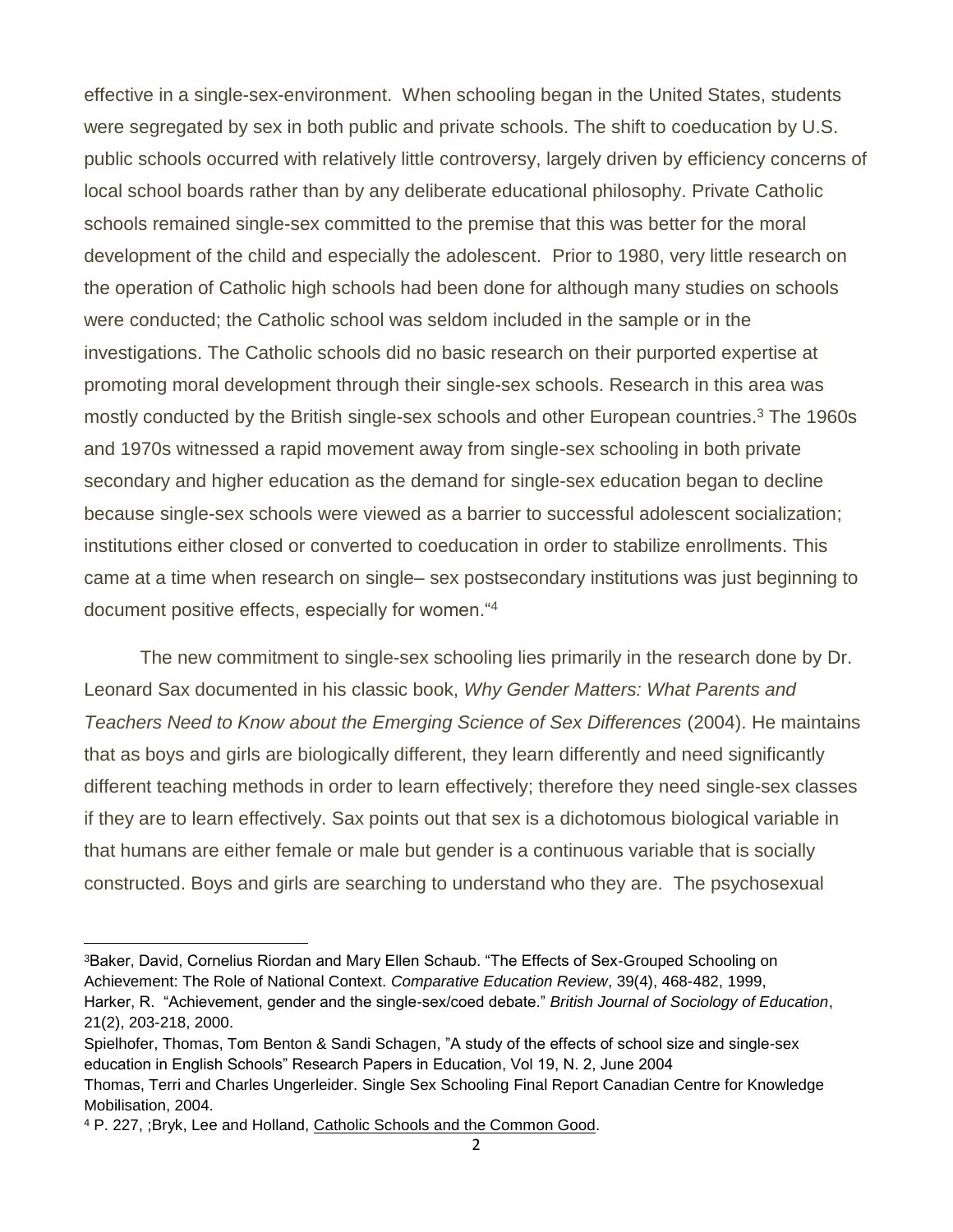development of girls has changed over the generations; in the past they were worried about their character; today most girls are worried about their appearance.<sup>5</sup>

Sax also founded The National Association for Single-sex Public Education (NASSPE) as a non-profit organization in 2002. It is dedicated to the advancement of single-sex public education for both girls and boys and has organized international conferences since 2003 in which leading educators and teachers in single-sex schools share success stories.<sup>6</sup> Schools that place boys in single-sex classrooms find the percentage of these students who meet math academic standards rising from 10% to 35%; and those meeting reading and writing standards rose from 10% to 53%. <sup>7</sup> Girls in single-sex classes excel in Math and science.

Advocates of single-sex education fall in two camps; those who favor separating boys from girls because they are essentially different; and those who favor separating boys from girls because they have different social experiences and social needs. Leonard Sax represents the essential-difference view, arguing that boys and girls should be educated separately for reasons of biology: boys don't' hear as well as girls and need their teachers to speak louder for them to learn well; boys' visual systems are better at seeing action, while girls are better at seeing nuance of color and texture, etc.

Teachers/administrators at the Young Women's Leadership School (TYWLS) in Harlem and other single-sex/single race schools subscribe to the social experience/needs view that would also support the research question of this paper that single-sex schools promote the moral development of their students. One could consider the TYWLS to be the birthplace of the current single-sex public school movement since it opened in 1996, and has provided the model for Leadership Schools in six other cities, including Chicago. Every girl in every senior class at TYWLS has graduated and been accepted into a four-year college.<sup>8</sup> In a single-sex environment, proponents of single-sex schools say that girls receive encouragement for what they do rather than for how what they look.

## **Review of the literature**

<sup>5</sup> P. 241, Leonard Sax, Why Gender Matters (New York: Random House, 2004).

<sup>6</sup> NASSPE Home site [http://www.singlesexschools.org](http://www.singlesexschools.org/)

<sup>7</sup> Elizabeth Weil, "Teaching Boys and Girls Separately," The New York Times March 2, 2008.

<sup>8</sup> Weil, "Teaching Boys and Girls Separately."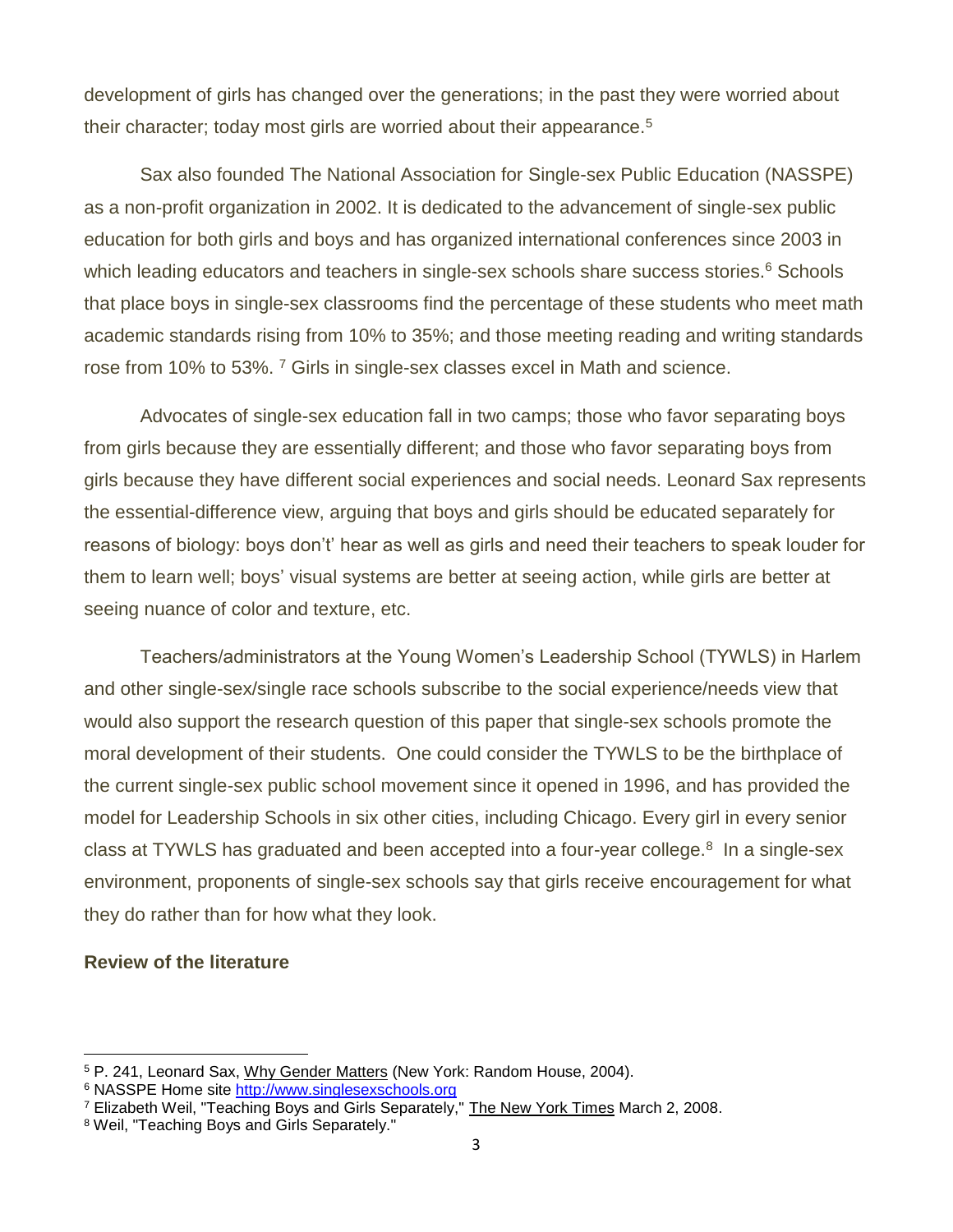James Coleman's classic 1961 study of adolescent subculture reported in *The Adolescent Society* noted that coeducation might have damaging consequences stating that: "coeducation in some high schools may be inimical to both academic achievement and social adjustment."<sup>9</sup> Using the data base *High School and Beyond* (a collection of data on a single cohort sophomores and seniors in both Catholic and public high schools, 42% of the Catholic schools were single-sex), in 1982, Coleman and colleagues Thomas Hoffer and Sally Kilgore wrote *High School Achievement:/Public and Private Schools* summarizing their research findings. They concluded that Catholic Schools in comparison with public schools, produced higher cognitive achievement; were less racially segregated; and the achievement of students in Catholic high schools was less dependent on family background and personal circumstances than was true in the public schools; thus better approximating the 'common school ideal' purported by the public schools.<sup>10</sup> According to Coleman, Hoffer and Kilgore, some of the most widely held premises underlying policy proposals for private education include the following: Private schools provide better character and personality development than do public schools and provide a safer, more disciplined and more ordered environment than public schools. They report, however, that the data provides little evidence of character and personality development except for a higher level of self-esteem and sense of fate control'.11It should be noted that their research did not separate the single-sex from the coeducational Catholic schools.

Valerie Lee and Anthony Byrk used the same HS&B data base but drew a subsample that evenly matched Catholic schools' (some co-educational and some single-sex) and public schools' statistical data and reported their findings in *Catholic Schools and the Common Good.*  Adjusting for family background, religious characteristics, academic background and social composition of the school, they nevertheless found that every one of the statistically significant effects on achievement favored single-sex schools, although the pattern of effects is different for male and females. Students in girls' schools are more likely to associate with academically oriented peers and to express positive interest in both mathematics and English. The effect on boys is positive but not statistically significantly. Students in single-sex schools spend

 $\overline{\phantom{a}}$ 

<sup>9</sup> Peter Daly and Neil Deffy, "Extension of Single-Sex Public School Provision: Evidential Concerns," Evaluation and Research in Education Vol. 18.1 & 2 (2004).

<sup>&</sup>lt;sup>10</sup> James Coleman, Thomas Hoffer and Sally Kilgore, High School Achievement: Public, Catholic, and Private Schools Compared (New York: Basic Books, Inc., 1982).

<sup>&</sup>lt;sup>11</sup> P. 4, 180, Coleman, Hoffer and Kilgore, High School Achievement: Public, Catholic, and Private Schools Compared.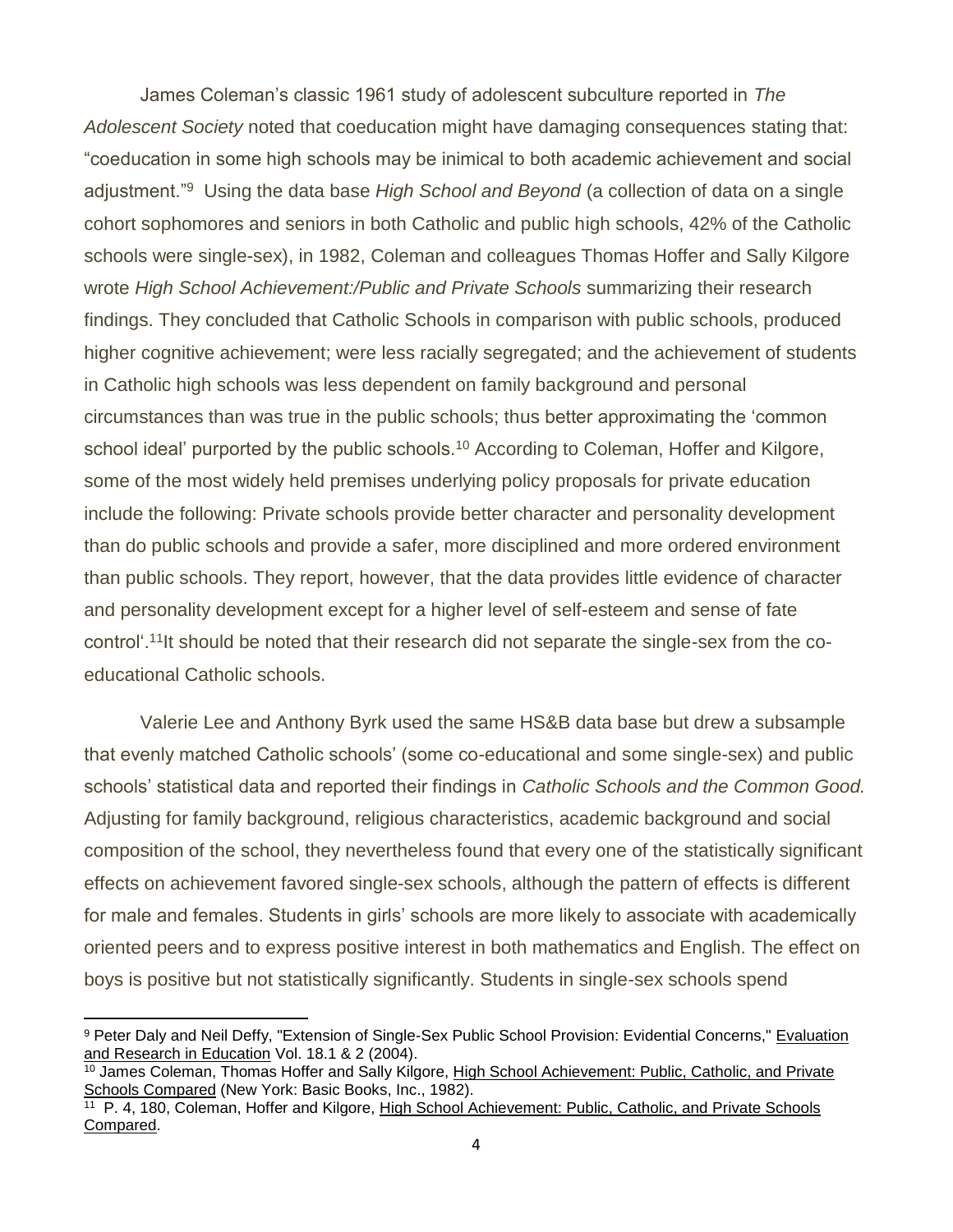significantly more time on homework, especially girls, and are less likely than their counterparts in coed schools to enroll in vocational courses. In general, attending single-sex schools positively affects academic achievement. Nonacademic aspirations and affective outcomes (which relate closely to social emotional and moral development –have estimated effects generally favoring single-sex schools with larger effects accruing to students in girls schools. <sup>12</sup> They concluded that "students, especially girls, benefited academically and attitudinally from single-sex schooling." "Girls at single-sex schools did better in science and reading than girls in coed schools…Students at single sex schools had not only superior academic achievement, but also had higher educational aspirations, more confidence in their abilities, and a more positive attitude toward academics, than did student at coed high schools. <sup>13</sup>" They found that "there were substantial gender and race differences on affective and social outcomes. Students in boys' schools are more likely than the counterparts in coed schools to hold positive attitudes about socially active peers and athletes. Poor and minority students, boys and girls, do significantly better in single-sex schools. Attending single-sex schools positively affects academic achievement.<sup>14</sup> They concluded their study with an admonition: "The particularly strong and pervasive effects for students in Catholic girls' schools merit special attention. It would be one of the great ironies of educational reform if, in equalizing opportunities for young women by breaking down access barriers to the boys schools with greater resources and more facilities, we are inadvertently destroying one of our great resources – a set of educational institutions especially conduce to young women's learning."<sup>15</sup>

Rosemary Salomone in *Same Different, Equal: Rethinking Single-Sex Schooling (*2003) documents her work helping the Young Women's Leadership Academy in Harlem and her study of three other single-sex schools in Philadelphia, and Baltimore. She summarizes the philosophic discussion as revolving around the concepts of *sameness, difference, dominance and essentialism* which provide the framework for arguing that single-sex schools advance or undermine educational equality for females as well as males.<sup>16</sup> Looking at a body of research that is both quantitative and qualitative from around the globe, she notes that there are

<sup>12</sup> P. 232-34, Bryk, Lee and Holland, Catholic Schools and the Common Good.

<sup>&</sup>lt;sup>13</sup> Lee, Valerie and Anthony Bryk. "Effects of single-sex secondary schools on student achievement and attitudes." Journal of Educational Psychology, 78:381-395.

<sup>14</sup> P. 232-33 Bryk, Lee and Holland, Catholic Schools and the Common Good.

<sup>15</sup> P. 241, Bryk, Lee and Holland, Catholic Schools and the Common Good.

<sup>16</sup> P. 41 Rosemary Salomone, Same, Different, Equal: Rethinking Single-Sex Schooling (New Haven: Yale University Press, 2003).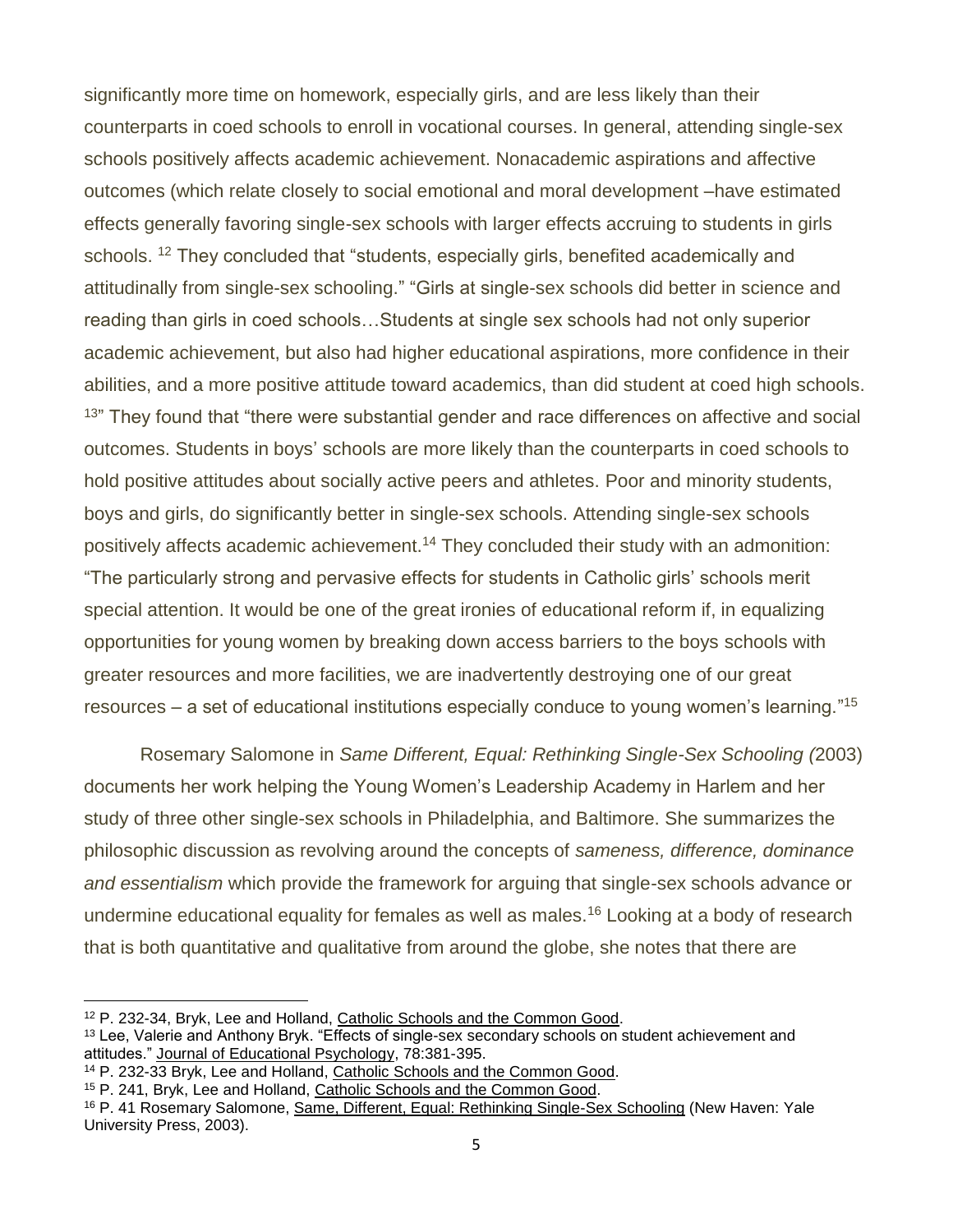recurrent and promising themes that provide positive directives for potential program design and research efforts: "Girls in particular derive academic and psychosocial benefits from single-sex programs. All-girls settings seem to provide girls a certain comfort level that helps them develop greater self-confidence and broader interests. Research findings further indicate that disadvantaged minority girls and boys may gain the most from same sex schooling."<sup>17</sup>

Cornelius Riordan in *Girls and Boys in School: Separate or Together* (1990) documents three different studies of single-sex schools he conducted using national samples of high school graduating classes from the National Longitudinal Study (NLS). These 22, 652 seniors from 1318 private and public single-sex and coeducational schools were studied various years until 1986. The findings favor single-sex schools. There is a "social psychological environment in single-sex schools that is conducive to high academic performance." Students in single-sex schools (both boys and girls) have higher educational expectations, spend more time on homework and have a high degree of order/or discipline.<sup>18</sup> The survey also proved data on certain affective outcome such as self-esteem, sense of personal control, and a set of attitudinal questions on a variety of issues which are more positive for girls, Hispanics and African-Americans in single-sex schools - specifically they have higher self-esteem and selfcontrol.<sup>19</sup> Riordan argues against the wholesale closing of single-sex schools that was happening in the 1980s and suggests that a small number of experimental single-sex schools or classes be created at various educational levels, for single-sex schools should be considered as one of the most promising educational reform for more effective schooling.<sup>20</sup>

Riordan has continued this research for the past twenty years using data from the National Center for Education Statistics and concludes that "Students in single-sex schools have higher achievement outcomes…show higher levels of leadership behavior in school, do more homework…have more favorable attitudes toward school… and have higher levels of discipline and order..."<sup>21</sup> Most recently, Cornelius Riordan directed the U.S. Department of Education's systematic review of research literature on single-sex schooling that was conducted by the American Institutes for Research subcontracted to RMC Research

<sup>17</sup> P. 240 Salomone, Same, Different, Equal: Rethinking Single-Sex Schooling.

<sup>18</sup> P. 81, 147 Cornelius Riordan, Girls and Boys in School: Together or Separate? (New York: Teachers College Press, 1990).

<sup>19</sup> P. 112 ibid

<sup>20</sup> P. 13 ibid. Riordan, Girls and Boys in School: Together or Separate?

<sup>&</sup>lt;sup>21</sup> Cornelius Riordan, "The Effects of Single-sex Schools" What Do We Know?" Congress on Single-sex Schools, ed. European Association for Single-sex Education (Barcelona, Spain: 2007), vol.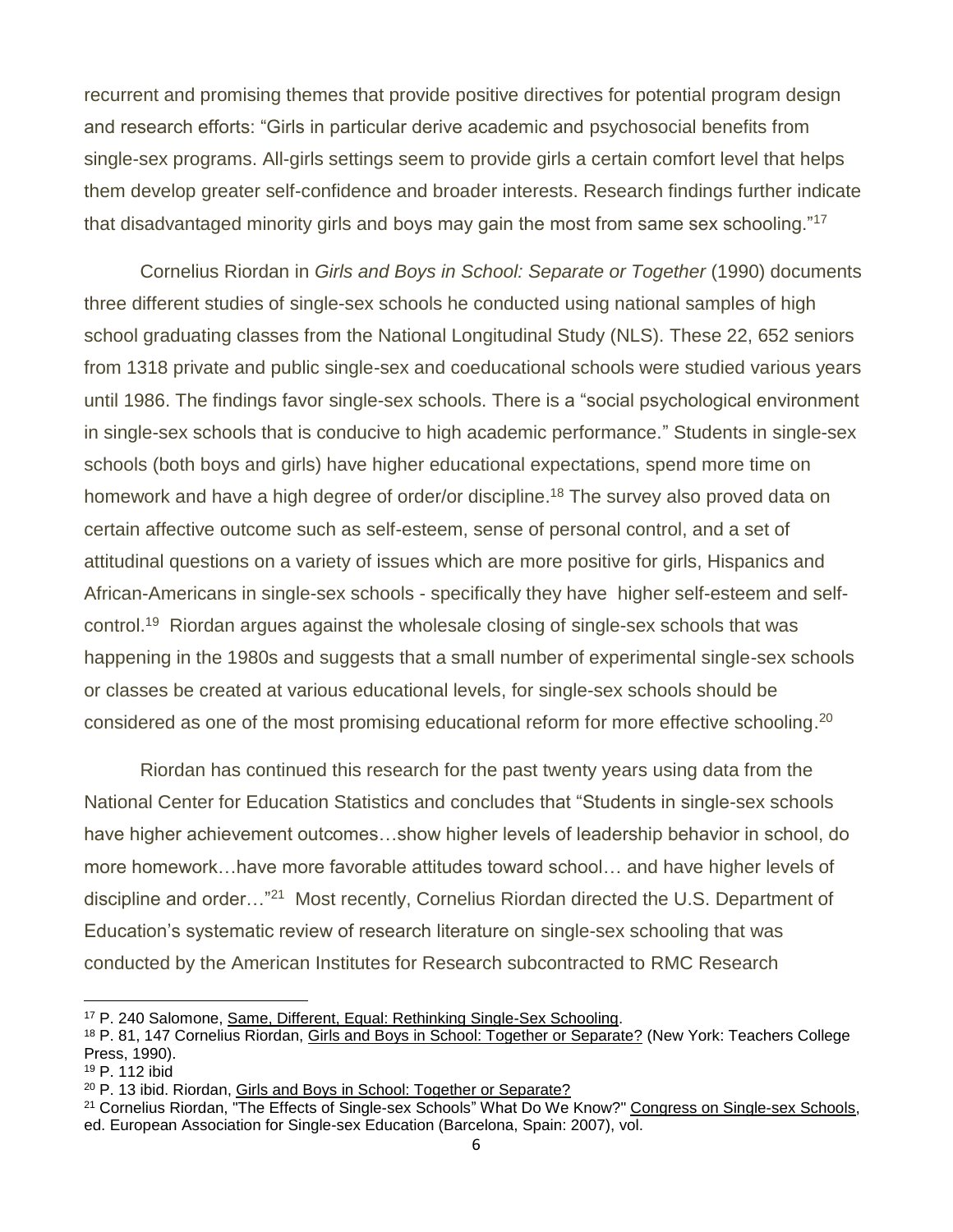Corporation and completed in 2005. This is the best meta-analysis available of the effects of single-sex schools in the United States.

The objective of the review was to document the outcome evidence for or against the efficacy of single-sex education as an alternative form of school organization. Both quantitative and qualitative literature was reviewed. Although they began with 2221 initial studies, screening yielded 40 studies to be retained in the quantitative study and 4 in the qualitative study. Evidence was sought for the following research questions regarding single-sex schools: Where they more or less effective for current and long-term quantifiable academic achievement? where they more or less effective for concurrent and/or long-term quantifiable indicators of student adaptation and social-emotional development?; and were they more or less effective in addressing gender equity, school climate and culture?

They found a dearth of quality basic research studies (randomized experiments or correlational studies with adequate statistical controls), and a preponderance of studies conducted in Catholic single-sex high schools, especially studies of all girls' schools. The major focus of most studies was academic achievement; not socio/emotional or moral development.<sup>22</sup> Nevertheless, the studies were reviewed and findings were coded as supporting-single-sex SS, supporting co-education CE, mixed or null. Although null results were the most common, one third of the studies reported positive effects for SS schools on allsubject achievement tests, i.e. mathematics, science, English and social studies. The review found positive results favoring SS schools regarding social-emotional development regarding locus of control, educational and career aspirations, positive behavior, political involvement, climate for learning, interest in grades and opportunities for leadership.<sup>23</sup> The results were particularly strong regarding social-emotional outcomes that favored females in single-sex school.<sup>24</sup>

More recent studies have sought to identify variables that contribute to the positive effect of single sex schools on inner city students; many have used qualitative methods.

<sup>&</sup>lt;sup>22</sup> American Institutes for Research, Single-Sex Versus Coeducational Schooling: A Systematic Review (Washington, D.C.: U.S.Department of Education, Office of Planning, Evaluation and Policy Development, 2005). <sup>23</sup> Research, Single-Sex versus Coeducational Schooling: A Systematic Review.

<sup>&</sup>lt;sup>24</sup> P. 4 Riordan, "The Effects of Single-sex Schools" What Do We Know?"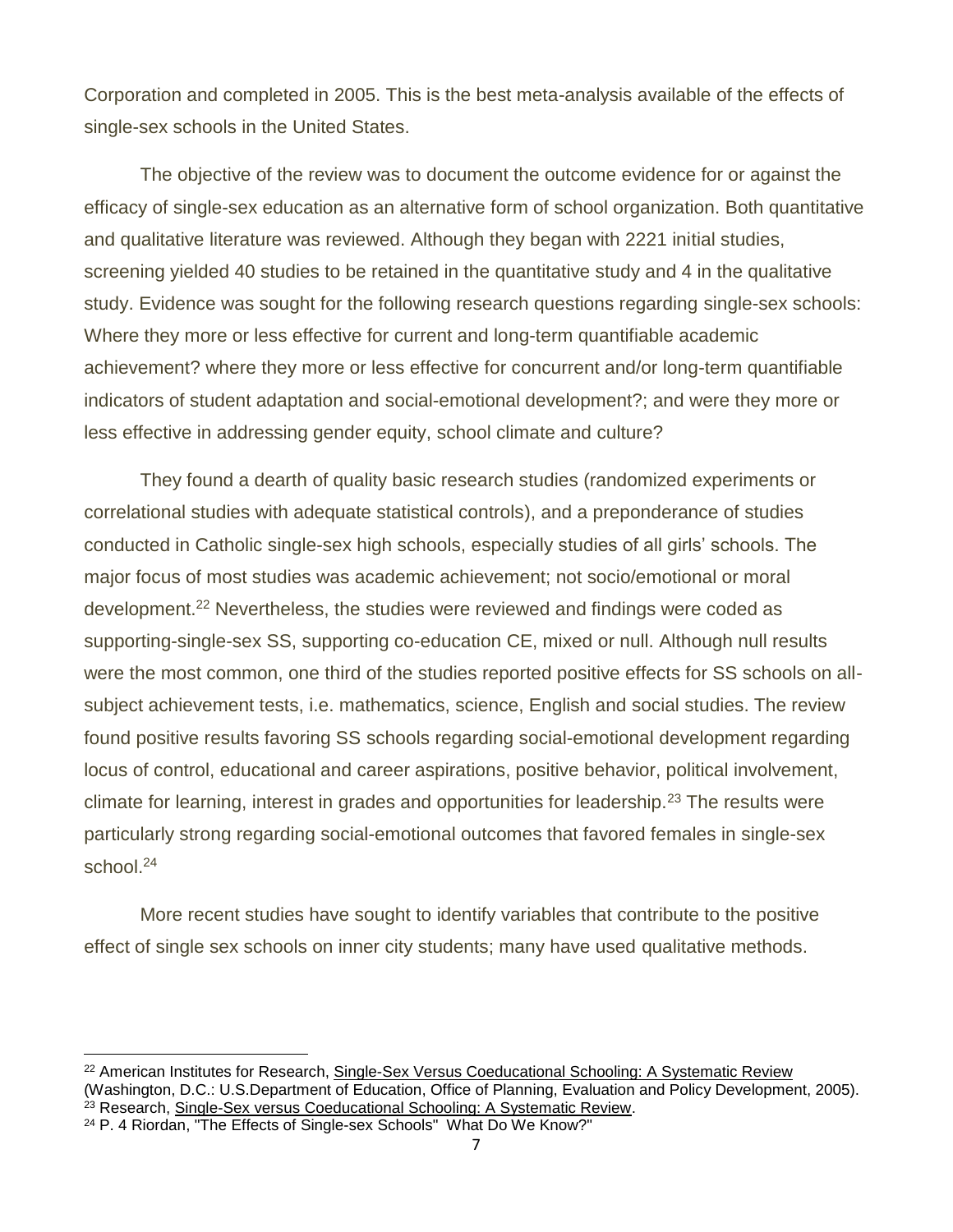David Hansen<sup>25</sup> observed in an inner-city all boy's high school over the course of three years, visiting over 100 classes, conducting formal and informal interviews with teachers and other members o f the school. He identified the combined actions of administrators, teacher, parents and students that contributed to the formation of the strong, supportive, moral environment of the school that was part of its mission. It is this safe, supportive environment that allows the students to excel academically as well as develop self-discipline and right conduct.

A two-year ethnographic study of low-income and minority students in single-sex academies in California conducted by Lea Hubbard and Amanda Datnow<sup>26</sup> showed that improving achievement involves more than separating students by gender; interrelated to this and just as important are the student-teacher relationships and the resources available in these schools. The students in these schools benefited from the reduced class size, the equal access to the curriculum and the academic and socially enriching environment in the school; but the most important variable was the influence of caring educators who worked close with the students.

In conclusion, this systematic review of the research studies on single-sex schools lends some empirical support to the hypothesis that single-sex schools may be advantageous for both boys and girls in terms of promoting academic achievement with a greater degree of order and control in the classroom and fostering social-emotional development and promoting positive peer interactions. Nevertheless there is a great need for more research with better experimental designs focusing on measures of moral growth and character development as specific aspects of social-emotional development.

 $\overline{\phantom{a}}$ 

<sup>&</sup>lt;sup>25</sup> Hansen, David. "The moral environment in an inner-city boys' high school" Teaching and Teacher Education 18 (2002) 183-204.

<sup>&</sup>lt;sup>26</sup> Hubbard, Lea and Amanda Datnow. "Do Single-Sex Schools Improve the Education of Low-Income and Minority Students? An Investigation of California's Public Single-Gender Academies. Anthropology and Education Quarterly, 36(2), 115-131, 2005.